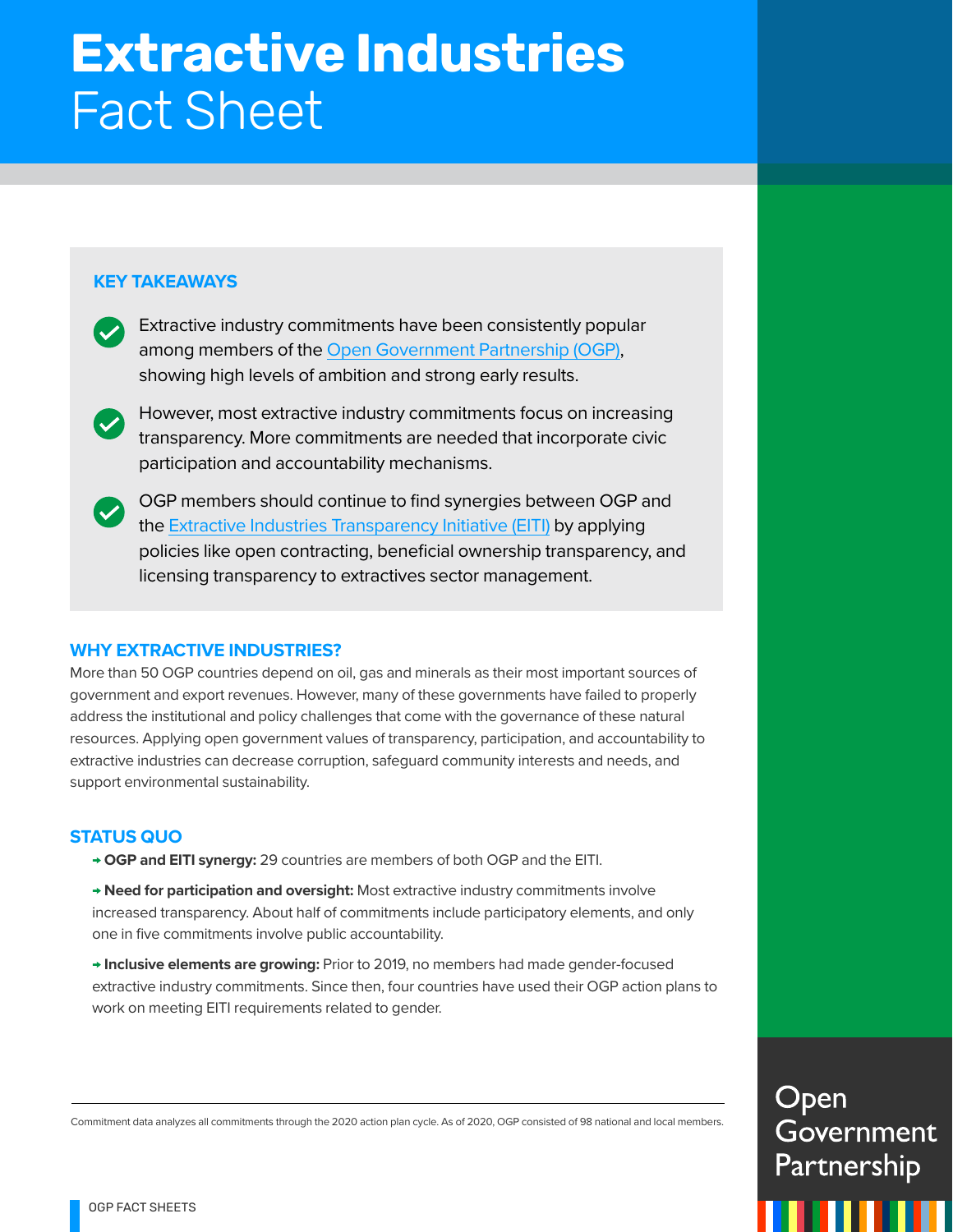#### **COMMITMENT PROGRESS**

Currently, 15 OGP members are implementing extractive industry commitments from their 2019 or 2020 action plans. Members have made fewer extractive industry commitments in recent years (see figure below). Altogether, just over half of OGP national members have made 148 total extractive industry commitments since OGP was established in 2011.



#### **WHAT ARE OGP MEMBERS DOING?**

- **→ Implementing EITI requirements**
- **→ Publishing extractives data and regulations**
- **→ Engaging citizens to monitor extractives management**

## **WHERE TO NEXT**

The following recommendations summarize key actions for OGP members to implement:

#### **Increasing Scope**

**→** Find synergies between EITI and OGP by applying policies like open contracting and beneficial ownership transparency to extractive sector management.

**→** Collect and disclose beneficial ownership information, including levels of ownership and any politically exposed people.

**→** Go beyond the EITI standard in environmental disclosure to consider climate change mitigation and alternative-use analysis.

## **Improving Transparency**

- **→** Publicly disclose licenses and publish information on the licensing process.
- **→** Publish data on state-owned enterprises.

**→** Perform gender-responsive analysis in the project planning phase and publish environmental, health, and social impact assessments with gender-differentiated impacts of extractive industries.